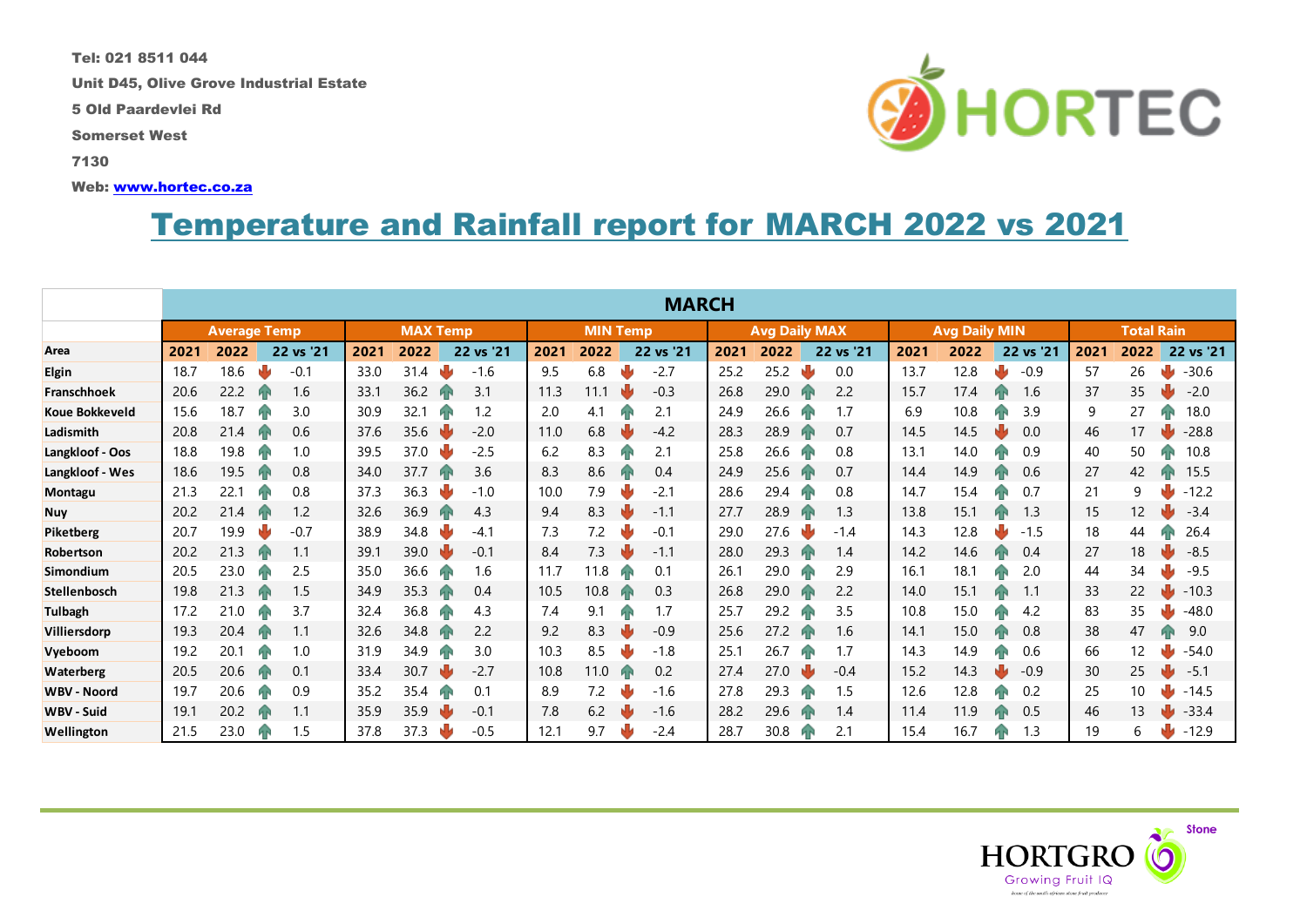## Heat Units and Growing Degree Days – Mar 2022 vs 2021

|                       |            | <b>MAR</b> |                 | <b>MAR</b> |           |                       |  |  |  |
|-----------------------|------------|------------|-----------------|------------|-----------|-----------------------|--|--|--|
| Area                  | GDD (2021) | GDD (2022) | GDD (21 vs 22)  | HU (2021)  | HU (2022) | HU (21 vs 22)         |  |  |  |
| <b>Elgin</b>          | 237        | 279        | 个<br>43         | 5637       | 6455      | 15<br>818             |  |  |  |
| <b>Franschhoek</b>    | 350        | 408        | 59<br>42        | 7877       | 9080      | 1204<br>$\mathbf{P}$  |  |  |  |
| <b>Koue Bokkeveld</b> | 207        | 271        | 64<br><b>FR</b> | 5603       | 6397      | 794<br><b>FR</b>      |  |  |  |
| Ladismith             | 353        | 364        | 10<br>42        | 8039       | 8480      | 441<br>$\mathbf{P}$   |  |  |  |
| Langkloof - Oos       | 292        | 319        | <b>FR</b><br>27 | 6567       | 7304      | 736<br>42             |  |  |  |
| Langkloof - Wes       | 298        | 319        | 20<br>4         | 6441       | 7050      | 609<br>P <sub>P</sub> |  |  |  |
| Montagu               | 357        | 388        | 31<br>42        | 8122       | 8883      | 761<br><b>FR</b>      |  |  |  |
| <b>Nuy</b>            | 333        | 372        | 39<br>4         | 7586       | 8432      | 847<br>42             |  |  |  |
| Piketberg             | 269        | 321        | 52<br>42        | 5603       | 6397      | 42<br>794             |  |  |  |
| Robertson             | 345        | 366        | 21<br>4         | 7567       | 7744      | 177<br>42             |  |  |  |
| Simondium             | 343        | 403        | 60<br>42        | 7805       | 9146      | 1341<br><b>FR</b>     |  |  |  |
| Stellenbosch          | 322        | 373        | 52<br><b>FR</b> | 7323       | 8409      | 1086<br><b>AN</b>     |  |  |  |
| <b>Tulbagh</b>        | 338        | 375        | 38<br>42        | 7338       | 8160      | 822<br>48             |  |  |  |
| Villiersdorp          | 306        | 345        | 38<br>42        | 6957       | 7754      | <b>FR</b><br>797      |  |  |  |
| Vyeboom               | 301        | 336        | 35<br>42        | 6814       | 7546      | 732<br><b>FR</b>      |  |  |  |
| Waterberg             | 351        | 331        | ₩<br>$-20$      | 7830       | 7938      | <b>A</b><br>108       |  |  |  |
| <b>WBV-Noord</b>      | 317        | 343        | 27<br>42        | 7201       | 7934      | 733<br>48             |  |  |  |
| <b>WBV-Suid</b>       | 304        | 333        | 29<br>42        | 6805       | 7669      | 865<br><b>AN</b>      |  |  |  |
| Wellington            | 374        | 427        | 53<br>ЯŘ        | 8539       | 9674      | 1136<br>4P            |  |  |  |